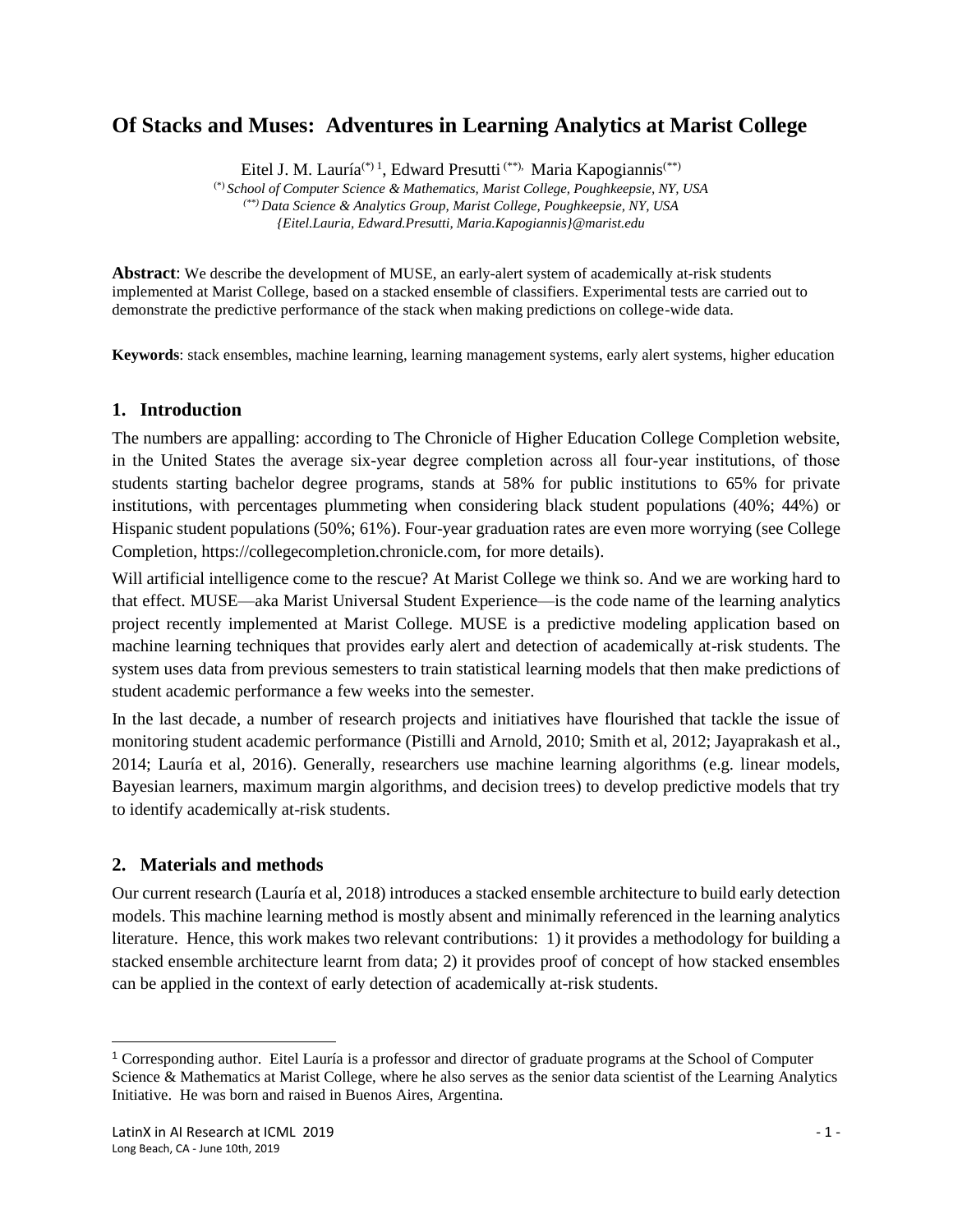MUSE uses multiple sources of data to build its models, including learning management system data, course grades and course related data, student aptitude data and student characteristics, including age and sex. MUSE does not use race to make predictions. As for learning management system data, a learning management system is a type of web-based portal implemented by most colleges and universities that manages and records the educational delivery, as well as the interaction of students and instructors in a given course. Although initially developed for online learning, these platforms have gained widespread use in face-to-face settings. MUSE tracks the student interaction with Sakai, the learning management system used by Marist<sup>2</sup>. This student interaction with the learning management system can be regarded as a surrogate for student effort. MUSE also tracks partial contributions to the final grade coming from assignments, tests and other gradable activities recorded by the learning management system. All these data elements extracted from different sources are condensed into one bucket which is subsequently used to build statistical models for student performance analysis and prediction. The models are applied to new incoming student data to make predictions early on in the semester as to how the students will perform.

MUSE has three main components: the predictive modeling engine—the software that trains statistical models and makes predictions on new student data; the data preparation layer which pulls data from multiple sources and feeds them to the predictive modeling engine; and the presentation layer, which uses charts, graphs, and dashboards to display the prediction outcomes. In this presentation we focus on the implementation of the predictive modeling engine. As mentioned before, the predictive modeling engine is built around a stacked ensemble of classifiers, a machine learning technique that uses multiple classifiers to produce predictions, which are in turn fed to a second-stage classifier that delivers the final predictions on student performance. The 'stack' implemented at Marist uses the XGBtree algorithm (XB; Chen and Guerin, 2016), Random Forests (RF; Breiman, 2001), feed-forward neural networks (NN) and Bayesian learners (NB) as base learners. The second-stage model is trained using regularized logistic regression using the the LibLinear library (LOG; Fan et all, 2008) and Logistic model trees (LMT; Landwehr et al, 2005). The MUSE engine implemented at Marist detects at least 85% of the actual at-risk students, when trained with good-quality data (see Table 1).

| Stage 1      | Stage 1    | Stage 2     | Mean (AUC) |       |       |       | <b>Stack AUC</b> |       | paired<br>t-test | Recall | Specif. |
|--------------|------------|-------------|------------|-------|-------|-------|------------------|-------|------------------|--------|---------|
| Classifiers  | Predictors | Classifiers | XВ         | NN    | RF    | NB    | Mean             | SE    | pvalue           |        |         |
| $XB+NNET+RF$ | ALL        | <b>LMT</b>  | 0.928      | 0.920 | 0.925 |       | 0.934            | 0.003 | 0.020            | 0.865  | 0.873   |
| XB+NNET+RF   | <b>ALL</b> | LOG         | 0.928      | 0.920 | 0.925 |       | 0.936            | 0.002 | 0.000            | 0.867  | 0.875   |
| $XB+NNET+RF$ | nocS       | <b>LMT</b>  | 0.846      | 0.833 | 0.834 |       | 0.855            | 0.001 | 0.001            | 0.792  | 0.767   |
| XB+NNET+RF   | noCS       | <b>LOG</b>  | 0.846      | 0.833 | 0.834 |       | 0.855            | 0.001 | 0.000            | 0.792  | 0.770   |
| $XB+NNET+NB$ | <b>ALL</b> | <b>LMT</b>  | 0.928      | 0.920 |       | 0.858 | 0.933            | 0.002 | 0.057            | 0.869  | 0.865   |
| $XB+NNET+NB$ | <b>ALL</b> | <b>LOG</b>  | 0.928      | 0.920 |       | 0.858 | 0.933            | 0.002 | 0.026            | 0.870  | 0.865   |
| XB+NNET+NB   | nocS       | <b>LMT</b>  | 0.846      | 0.833 |       | 0.775 | 0.851            | 0.002 | 0.115            | 0.794  | 0.757   |
| XB+NNET+NB   | nocS       | <b>LOG</b>  | 0.846      | 0.833 |       | 0.775 | 0.852            | 0.001 | 0.021            | 0.791  | 0.761   |

Table 1. Stack Predictive Performance Results

<sup>&</sup>lt;sup>2</sup> Marist College is a long-time user of Sakai, a popular open source learning management and collaboration system. Other examples of world-renowned learning management systems are Moodle and Blackboard (a commercial system).